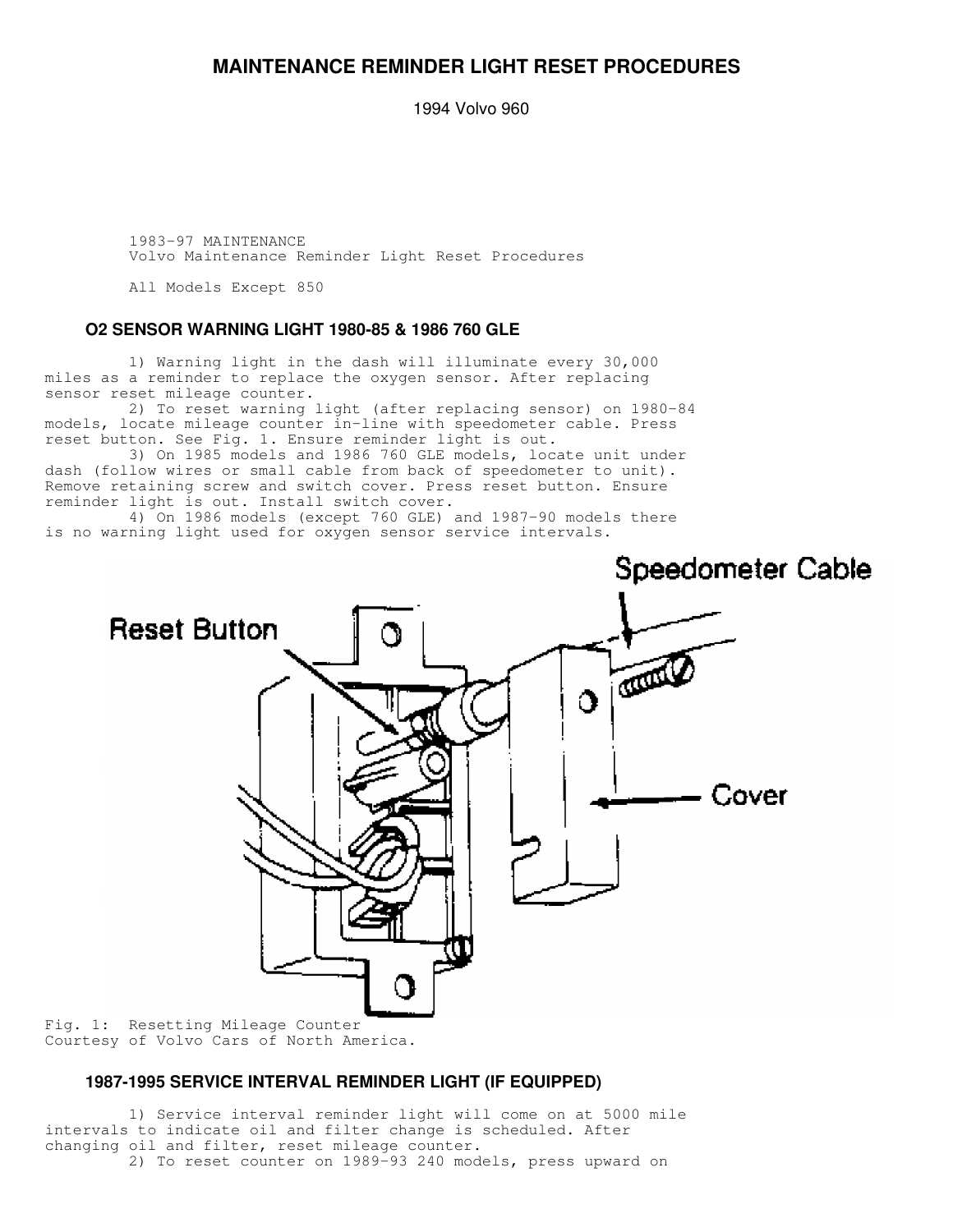lever located at rear of instrument cluster. See Fig. 2.

 3) To reset counter on 1987-90 740 models, locate button behind right center of instrument cluster and press. See Fig. 3. To reset counter on 1988-90 760 and 1991-93 models except 240, remove rubber grommet to left of odometer. Using a small screwdriver, depress reset knob. See Fig. 4 or 5.



# **REAR VIEW OF INSTRUMENT PANEL**

Fig. 2: Resetting Service Interval Light (1989-93 240) Courtesy of Volvo Cars of North America.



NITHUMENT<br>Fig. 3: Resetting Service Interval Light (1987-89 740) Courtesy of Volvo Cars of North America.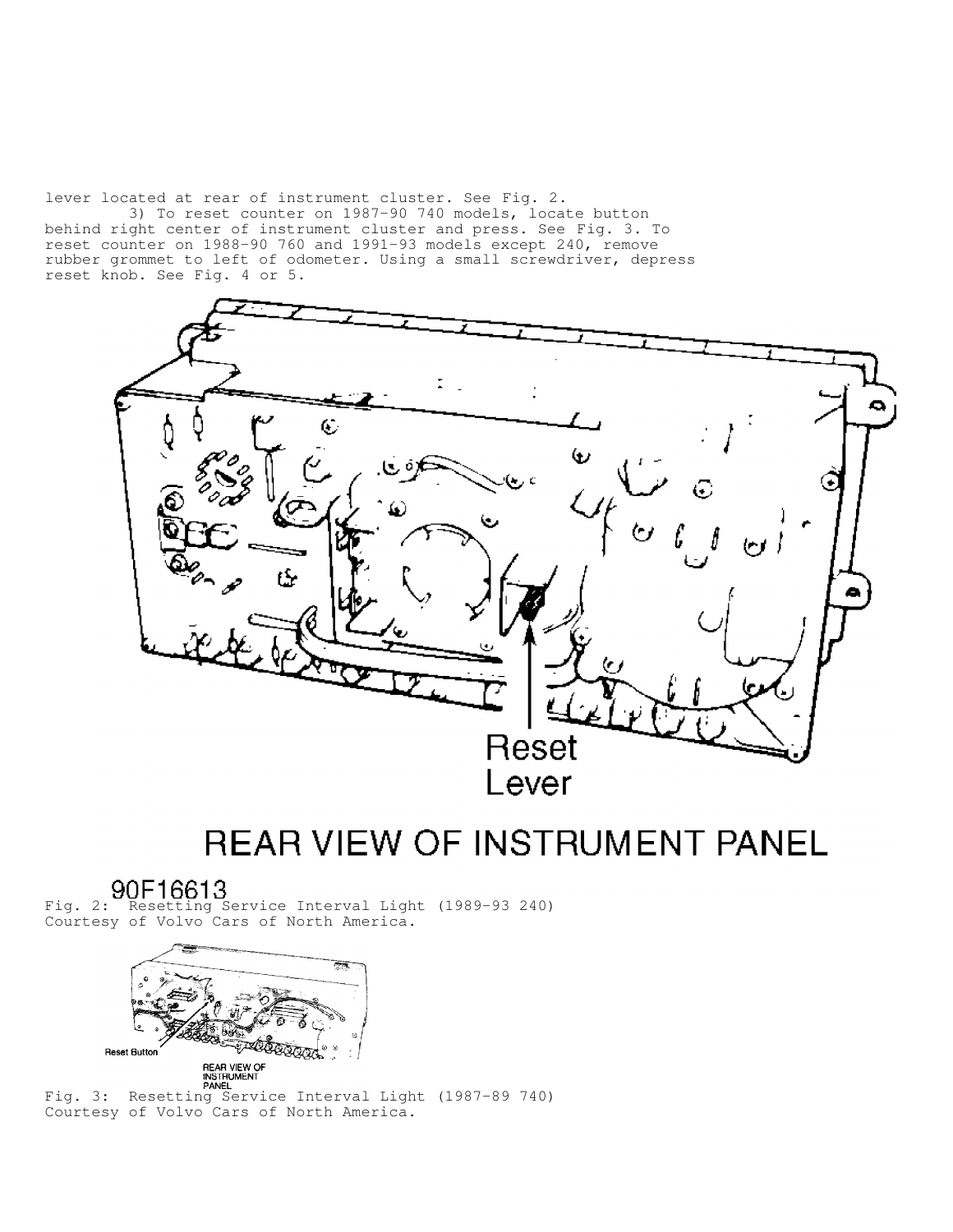

Fig. 5: Resetting Service Interval Light (1992-95 940 & 960) Courtesy of Volvo Cars of North America.

 **1996-97 SERVICE REMINDER INDICATOR (SRI) RESET**